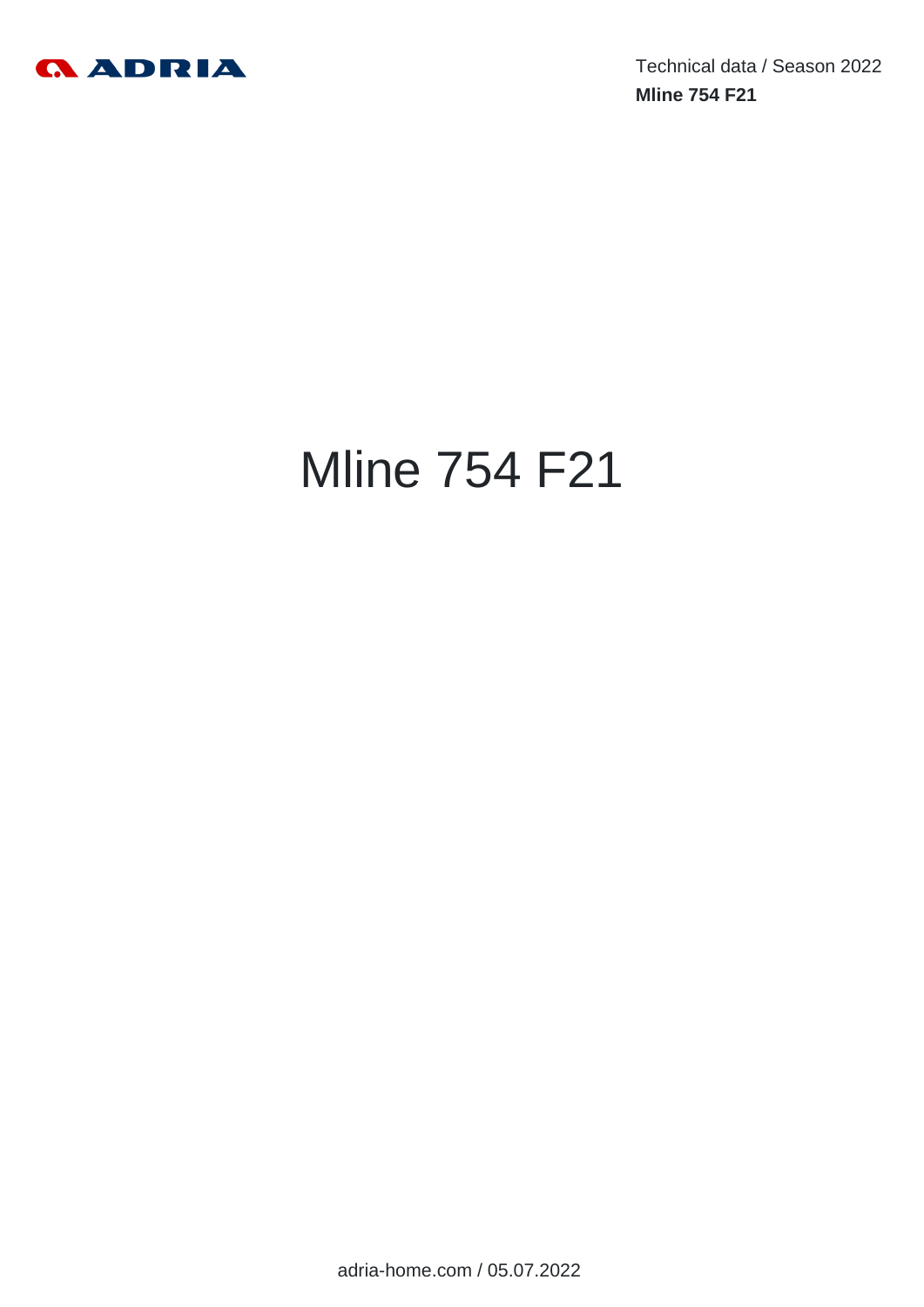

# **Facade:**



**Layout:**

**MLine 754 F21**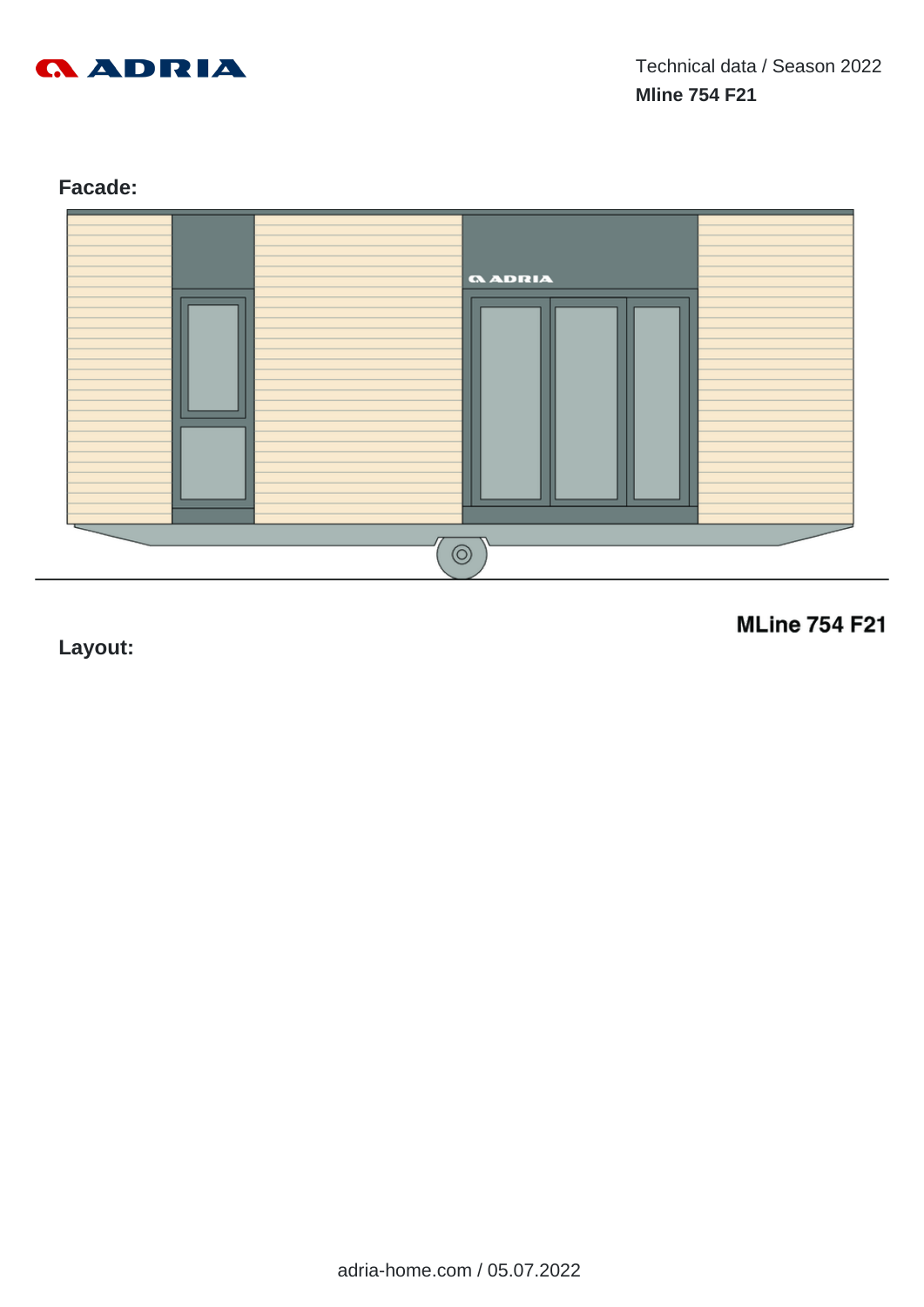

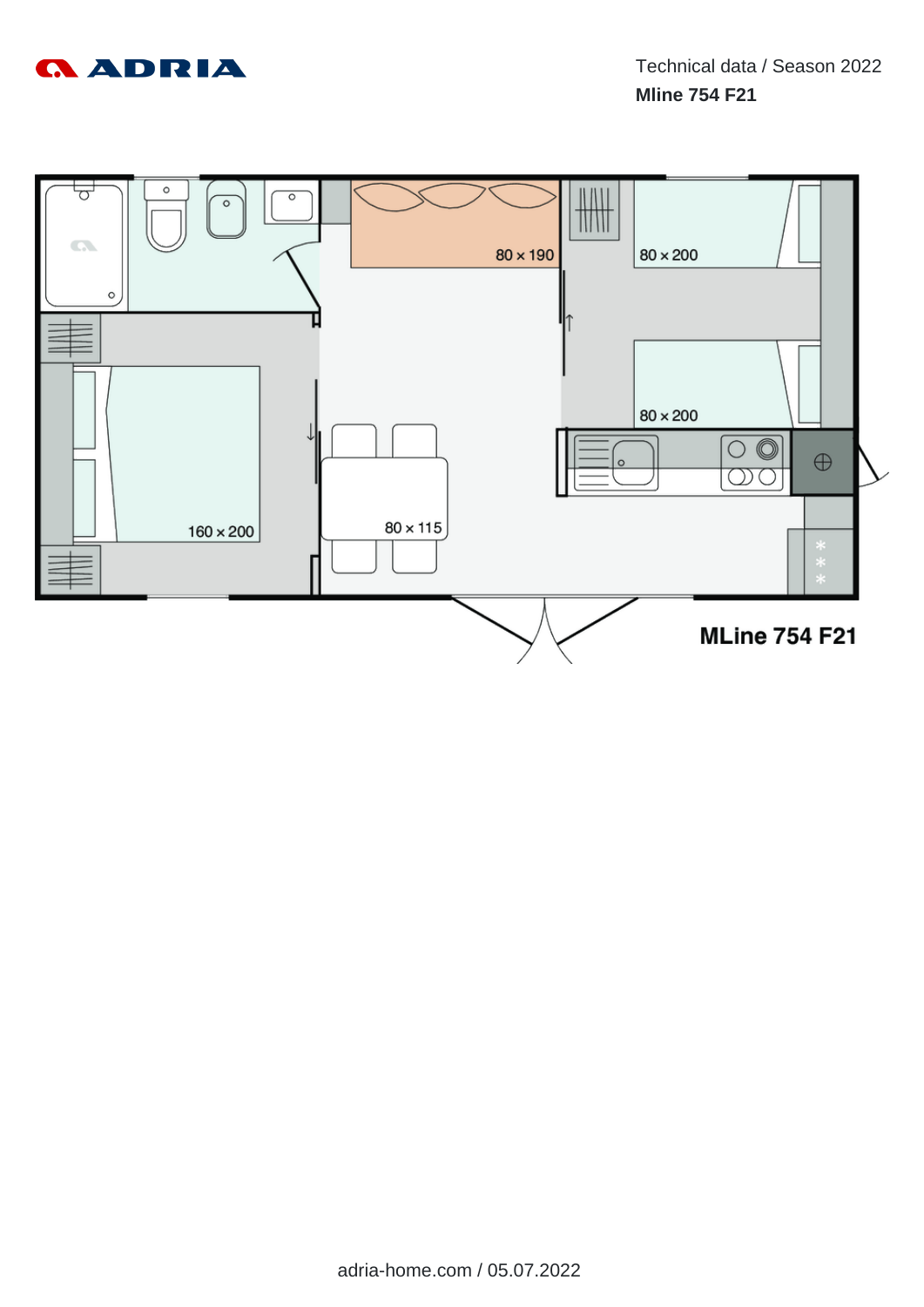

#### **C6 BATHROOM**

| Electrical socket in bathroom                                             | X              |
|---------------------------------------------------------------------------|----------------|
| Shower cabin                                                              | 80 x 120       |
| Shower sliding doors with security glass                                  | X              |
| Shower PVC wall                                                           | X              |
| Shower rail with sliding shower holder                                    | X              |
| Shower rail with adjustable sliding shower holder and rain shower<br>head | $\overline{O}$ |
| Wash-stand with mixer tap                                                 | X              |
| Mirror with shelf in bathroom                                             | $\chi$         |
| Ceramic toilet with toilet seat                                           | X              |
| PVC toilet tank with saving function                                      | X              |
| Built-in toilet tank with saving function                                 | O              |
| Built-in toilet tank with saving function connected to wash-stand         | O              |
| Bidet with mixer tap in bathroom                                          | $\circ$        |
| <b>Towel holder</b>                                                       | $\chi$         |
| <b>Toilet roll holder</b>                                                 | X              |
| Hangers in bathroom (2 pcs)                                               | $\sf X$        |
| Hairdryer in bathroom                                                     | $\circ$        |
| Bathroom fan in bathroom                                                  | O              |
| Built-in ceiling spot LED lights in bathroom                              | X              |

### **C2 KITCHEN**

| Built-in ceiling spot LED lights in kitchen      | X        |
|--------------------------------------------------|----------|
| Electrical sockets over the kitchen counter (2x) | X        |
| Glass ceramic hob with 4 burners                 | O        |
| Gas hob on glass ceramic platform 4 burners      | X        |
| Induction hob with 4 burners                     | O        |
| Shelving in kitchen                              | $\circ$  |
| Built-in extrator hood                           | X        |
| Granite sink with drainer                        | O        |
| Built-in bin separator 16L                       | $\Omega$ |
| Selfstanding fridge with freezer 2171            | X        |
| Built-in frdige with freezer 270 I               | $\Omega$ |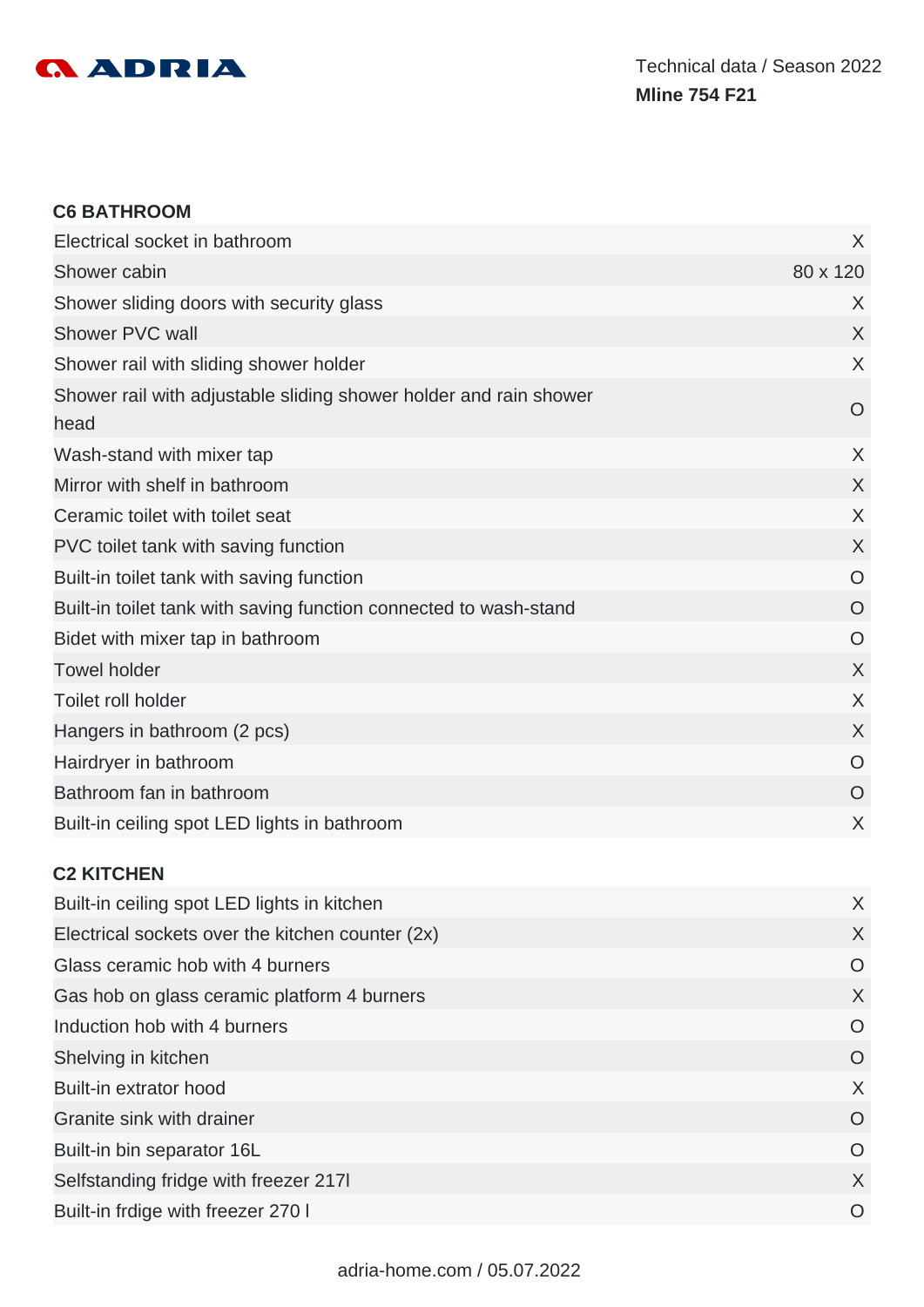

| Built-in dishwasher 450 mm                 | O              |
|--------------------------------------------|----------------|
| Microwave oven                             | O              |
| Built-in microwave oven                    | $\circ$        |
| Built-in drainer (scolapiatti)             | $\overline{O}$ |
| Kitchen backsplash: Glass white wall panel | $\chi$         |
| Kitchen backsplash: White wall panel       | $\overline{O}$ |
| Kitchen backsplash: Decorative laminate    | $\chi$         |
| Wooden wall panel with shelve over fridge  | $\chi$         |
| LED lightning above kitchen counter        | O              |
| Stainless steel sink with drainer          | $\times$       |

# **D4 HEATING AND COOLING**

| Additional control of underfloor heating in the bathroom | O         |
|----------------------------------------------------------|-----------|
| Electrical heater in children's room 2                   | O         |
| Electrical heater in children's room                     | $\Omega$  |
| <b>Preinstallation for Airconditioning</b>               | X         |
| <b>Airco Card</b>                                        | $\Omega$  |
| Airco sensors for entrance door                          | O         |
| Airco sensors for all windows except bathrom             | $\Omega$  |
| Air-conditioning white - mono split                      | O         |
| Electrical heater in living room                         | $\Omega$  |
| Electrical heater in master bedroom                      | $\Omega$  |
| Electrical towel heater in bathroom                      | $\bigcap$ |
|                                                          |           |

### **B2 FLOOR**

| Moisture resistant CTB-H floor 19 mm with ALU isolation floor foil |  |
|--------------------------------------------------------------------|--|
| Vynil flooring                                                     |  |

# **A1 GENERAL**

| Area                | 30,00   |
|---------------------|---------|
| Number of beds      | $4 + 1$ |
| Number of bedrooms  | 2       |
| Number of bathrooms | 1       |
| Length              | 7,50    |
| Width               | 4,00    |
| Height              | 3,45    |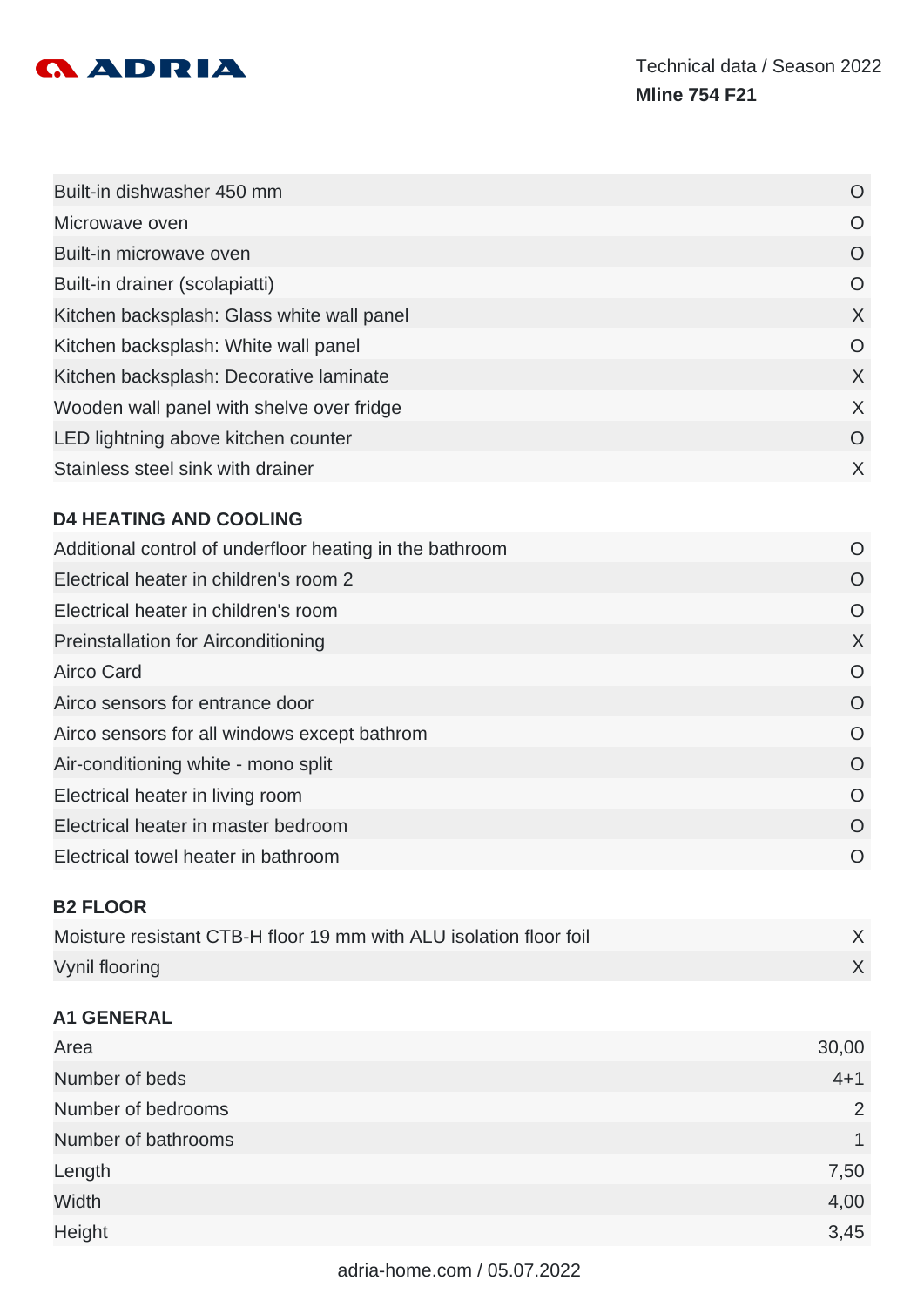

#### **B1 CHASSIS**

| 100% Galvanized Steel Chassis |  |
|-------------------------------|--|
| Inflatable wheels             |  |
| Detachble hook                |  |
| Leveling Feet                 |  |

# **B3 EXTERIOR WALLS**

| Adria Sanwdich Technology ®AST external walls 45 mm (R=1,35<br>m2K/W    | X              |
|-------------------------------------------------------------------------|----------------|
| Decorative attic: Metal sheet - matching colour of windows and<br>doors | X              |
| Cladding L/R: Facade without final layer                                | $\chi$         |
| Cladding L/R: Facade VANILLA Jub Family 325                             | $\overline{O}$ |
| Cladding L/R: Facade GREEN Jub Vitality 115                             | $\circ$        |
| Cladding L/R: Facade BLUE Jub Vitality 20                               | $\overline{O}$ |
| Cladding L/R: Facade BROWN GREY Jub Family 15                           | $\circ$        |
| Cladding L/R: White Metal Panel                                         | $\circ$        |
| Cladding L/R: Anthracite Metal Panel                                    | $\circ$        |
| Cladding L/R: Adria PVC Whiteline horizontal                            | $\circ$        |
| Cladding L/R: Adria PVC Blackline horizontal                            | $\circ$        |
| Cladding L/R: Larchwood horizontal                                      | $\overline{O}$ |
| Cladding L/R: Larchwood vertical                                        | $\overline{O}$ |
| Cladding L/R: Larchwood Blackline horizontal                            | $\overline{O}$ |
| Cladding L/R: Trend PVC Ivory SOFT FS-301 vertical                      | $\circ$        |
| Cladding L/R: Trend PVC Mastic SOFT FS-301 vertical                     | $\overline{O}$ |
| Cladding L/R: Trend PVC Anthracite SOFT FS-301 vertical                 | $\circ$        |
| Cladding L/R: Trend PVC Pearl Grey STONE FS-301 vertical                | $\circ$        |
| Decorative Cladding: Facade without final layer                         | X              |
| Decorative Cladding: Facade VANILLA Jub Family 325                      | O              |
| Decorative Cladding: Facade GREEN Jub Vitality 115                      | $\bigcirc$     |
| Decorative Cladding: Facade BLUE Jub Vitality 20                        | $\circ$        |
| Decorative Cladding: Facade BROWN GREY Jub Family 15                    | O              |
| Decorative Cladding: White Panel                                        | O              |
| Decorative Cladding: Anthracite panel                                   | O              |
| Decorative Cladding: Larchwood vertical                                 | O              |
| adria-home.com / 05.07.2022                                             |                |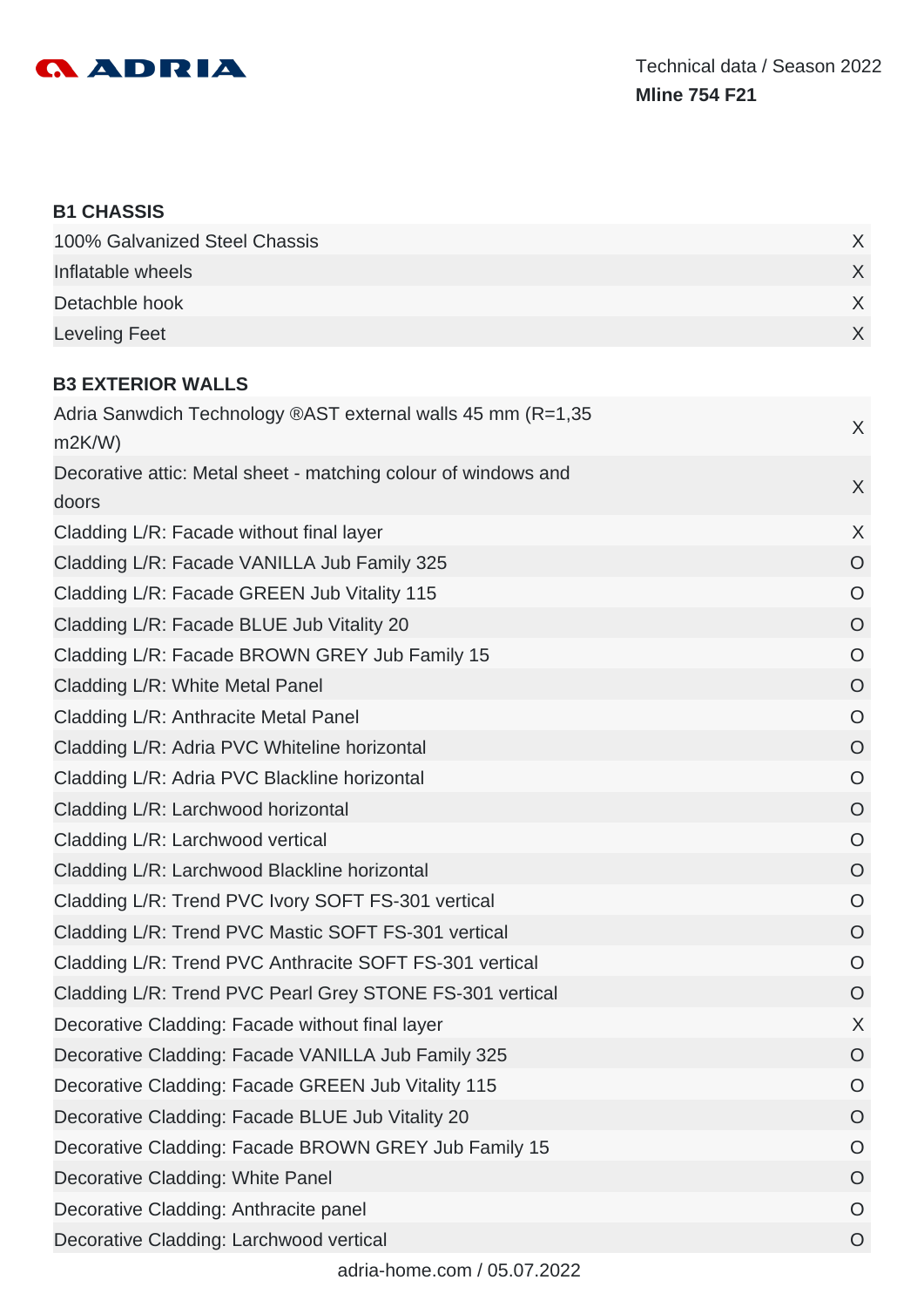

| Decorative Cladding: Larchwood Blackline horizontal             | $\circ$        |
|-----------------------------------------------------------------|----------------|
| Decorative Cladding: Adria PVC Whiteline horizontal             | $\overline{O}$ |
| Decorative Cladding: Trend PVC Ivory SOFT FS-301 vertical       | $\overline{O}$ |
| Decorative Cladding: Trend PVC Mastic SOFT FS-301 vertical      | $\overline{O}$ |
| Decorative Cladding: Trend PVC Anthracite SOFT FS-301 vertical  | $\overline{O}$ |
| Decorative Cladding: Trend PVC Pearl Grey STONE FS-301 vertical | $\overline{O}$ |
| Other Three Sides: Soft PVC Vnyl Silver Cedar vertical          | $\sf X$        |
| Other Three Sides: Trend PVC Ivory SOFT FS-301 vertical         | $\overline{O}$ |
| Other Three Sides: Trend PVC Mastic SOFT FS-301 vertical        | $\overline{O}$ |
| Other Three Sides: Trend PVC Anthracite SOFT FS-301 vertical    | $\overline{O}$ |
| Other Three Sides: Trend PVC Pearl Grey STONE FS-301 vertical   | $\overline{O}$ |
| Other Three Sides: Facade VANILLA Jub Family 325                | $\overline{O}$ |
| Other Three Sides: Facade GREEN Jub Vitality 115                | $\overline{O}$ |
| Other Three Sides: Facade BLUE Jub Vitality 20                  | $\overline{O}$ |
| Other Three Sides: Facade BROWN GREY Jub Family 15              | $\overline{O}$ |
| <b>Other Three Sides: Larchwood Vertical</b>                    | $\circ$        |
| Other Three Sides: Larchwood Horizontal                         | $\overline{O}$ |
| Other Three Sides: Larchwood Blackline horizontal               | $\overline{O}$ |
| Corners: Color of cladding                                      | X              |
| Decorative Cladding: Larchwood horizontal                       | $\overline{O}$ |
| Other Three Sides: Adria PVC Whiteline horizontal               | $\overline{O}$ |
| Other Three Sides: Adria PVC blackline horizontal               | $\overline{O}$ |
| Decorative Cladding: Adria PVC Blackline horizontal             | $\overline{O}$ |

# **B4 WINDOWS AND DOORS**

| PVC white windows and doors with termopan glass                     | $\mathsf{X}$   |
|---------------------------------------------------------------------|----------------|
| Tinted windows in bathrooms                                         | $\mathsf{X}$   |
| Swing entrance door with security glass and door holder             | $\chi$         |
| Panoramic sliding entrance door with security glass and door holder | $\Omega$       |
| Built-in blinds on all windows - matching colour of windows and     | O              |
| doors                                                               |                |
| Rolo shutters on bathroom windows                                   | $\Omega$       |
| Master cylinder                                                     | $\overline{O}$ |
| ALU door of external box - matching colour of windows and doors     | X              |
| Master key (3 pieces)                                               | O              |
|                                                                     |                |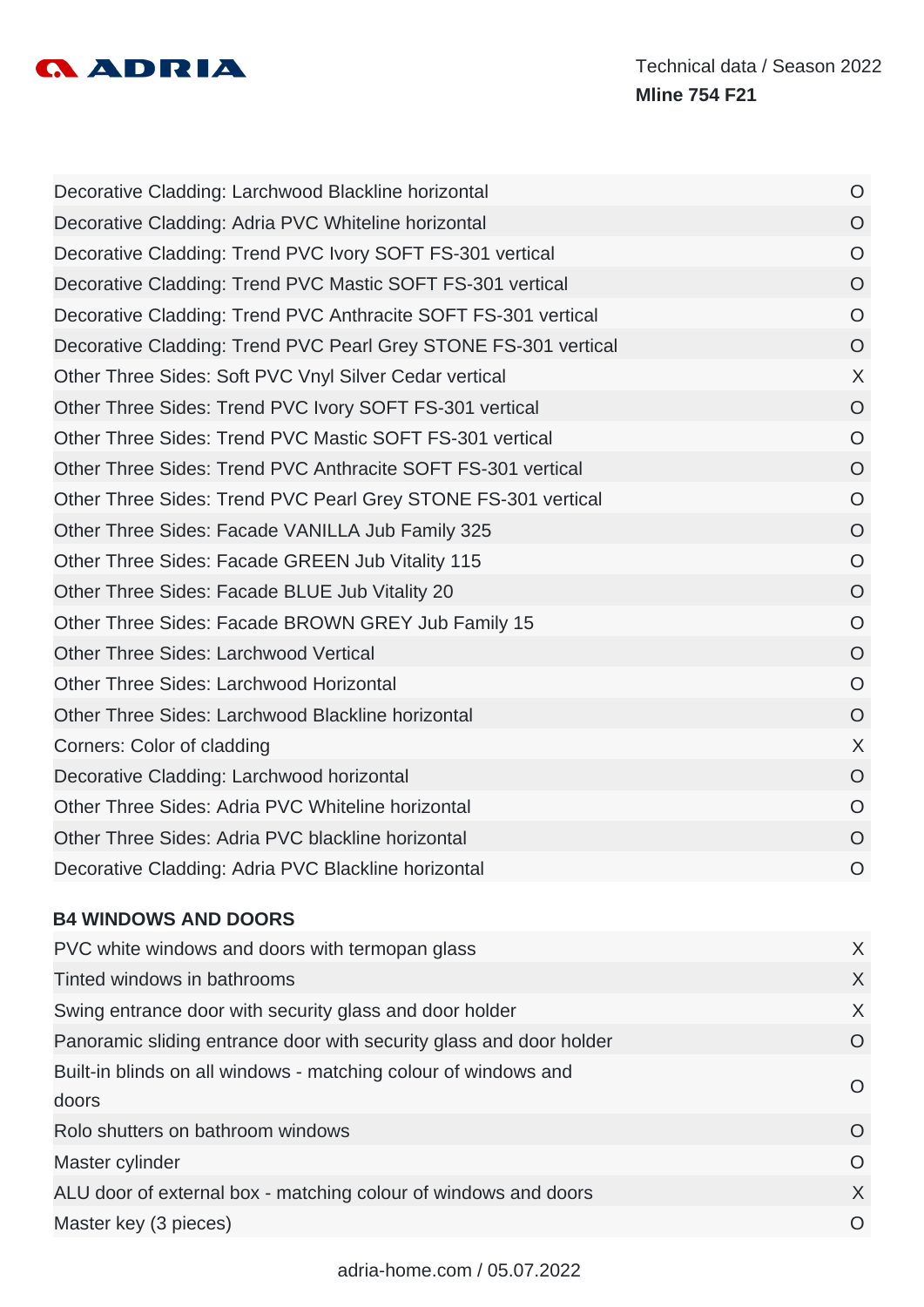

| Mosquito nets on all windows - matching colour of windows      | $\Omega$ |
|----------------------------------------------------------------|----------|
|                                                                |          |
| <b>B5 ROOF AND CEILLING</b>                                    |          |
| Single-pitched Roof                                            | X        |
| Roof construction class A (150 kg/m2)                          | X        |
| Roof type: Galvanized steel roof                               | X        |
| Roof colour: White                                             | X        |
| Roof Colour: Anthracite                                        | $\Omega$ |
| Roof type: PVC roof                                            | $\Omega$ |
| Secondary roof type: PVC foil                                  | X        |
| Roof insulation glass wool 50 mm (R=1,25 m2K/W)                | $\sf X$  |
| Flat heigher ceiling in all rooms 225 cm                       | X        |
| <b>Gutters</b>                                                 | X        |
| Vertical draining pipes - matching colour of windows and doors | $\Omega$ |
| Gutter guard for leaves                                        | $\Omega$ |
| Roof construction class B (250 kg/m2)                          | $\Omega$ |

### **C0 INTERIOR**

| <b>Textile Combination - STANDARD</b>                   | <b>PARIS 2022</b>           |
|---------------------------------------------------------|-----------------------------|
| <b>Textile Combination - OPTION 1</b>                   | <b>MARSEILLES 2022</b>      |
| <b>Textile Combination - OPTION 2</b>                   | <b>MILANO 2022</b>          |
| <b>Textile Combination - OPTION 3</b>                   | <b>RIMINI 2022</b>          |
| <b>Furnishing Decor - STANDARD</b>                      | NATURAL 2022                |
| Dimout curtains in all rooms except bathroom and toilet | X                           |
| Daily curtains in all rooms except bathroom and toilet  | $\circ$                     |
| Sofa Cushions - STANDARD                                | <b>SILVER MAGIC 2022</b>    |
| Sofa Cushions - OPTION 1                                | FRESH WIND 2022             |
| Sofa Cushions - OPTION 2                                | <b>DIAMOND SPARKLE 2022</b> |
| Sofa Cushions - OPTION 3                                | <b>GOLDEN STAR 2022</b>     |
| Interior separation walls 16 mm                         | X                           |
| Interior doors 25 mm with PVC doorframes                | X                           |
| Door stopper                                            | $\sf X$                     |
| Metal doorhooks                                         | X                           |
| Soft close for furniture                                | $\sf X$                     |
| Bathroom and toilet door with lock                      | X                           |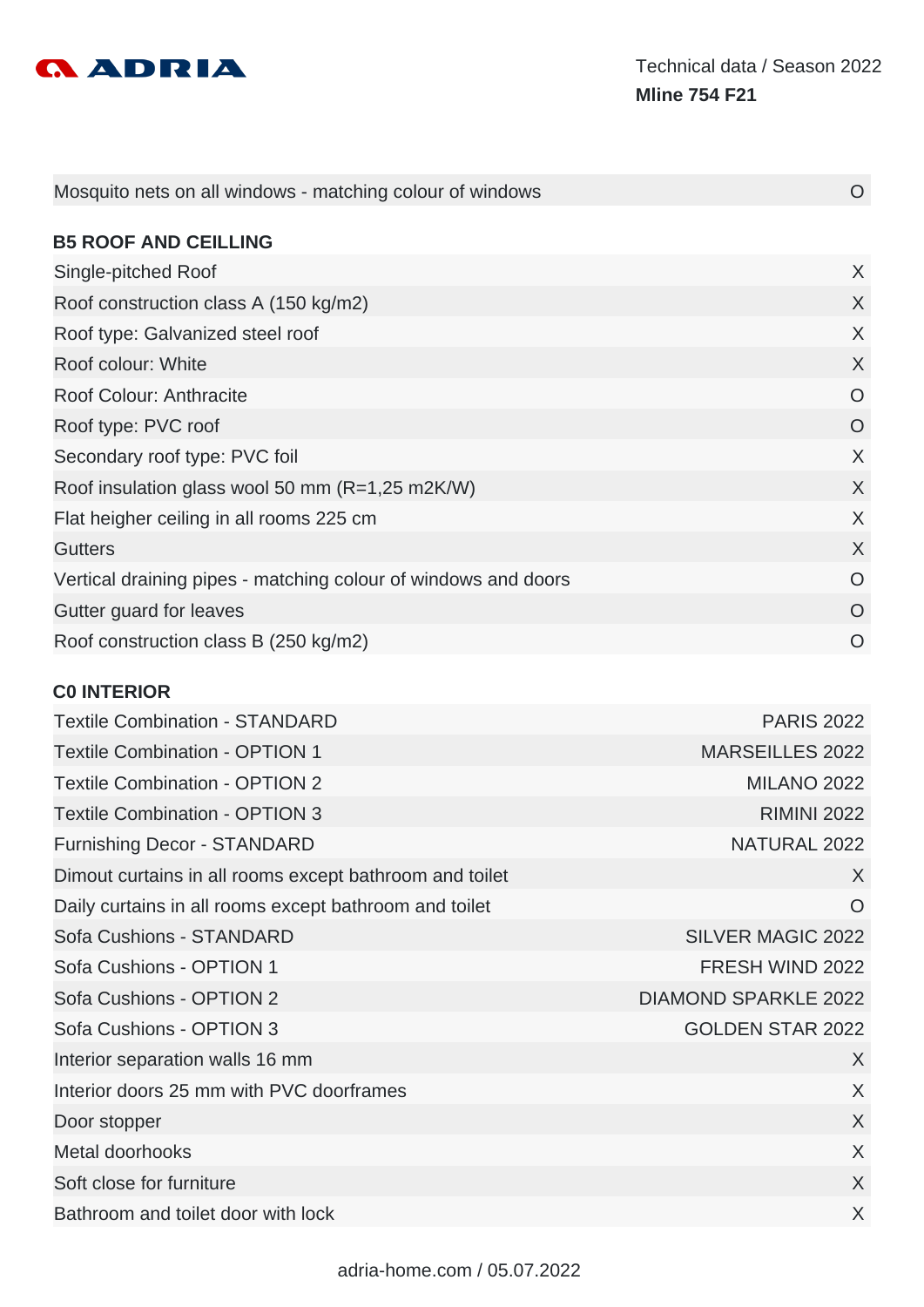

#### **C1 LIVING ROOM**

| Sofa                                                              | X              |
|-------------------------------------------------------------------|----------------|
| Sofa extendable                                                   | O              |
| Sofa with decorative seams                                        | O              |
| Sofa with decorative seams extendable                             | O              |
| Dinning table                                                     | X              |
| <b>Chairs</b>                                                     | X              |
| Wall shelf over the sofa in living room                           | X              |
| Mini side table in living room                                    | X              |
| Fire extinguisher (1kg) in living room                            | $\circ$        |
| Fire blanket in living room                                       | $\overline{O}$ |
| Smoke detector in living room                                     | O              |
| Adria Bluetooth sound system                                      | $\overline{O}$ |
| Decorative wall in living room                                    | X              |
| Ambiental LED lightning in living room                            | $\overline{O}$ |
| Built-in ceiling spot LED lights in living room with 2-way switch | X              |
| TV module in living room (1x TV socket, 2x el. socket)            | X              |
| Electrical sockets in living room (2x)                            | X              |
| Hangers in living room (2 pcs)                                    | X              |
| Mirror in living room                                             | X              |
| UTP socket in living room                                         | $\circ$        |

### **C3 MASTER BEDROOM**

| Double bed with slatted bed base                     | 160 x 200 |
|------------------------------------------------------|-----------|
| Foam mattresses (25 kg/m2) in master bedroom         | X         |
| Foam mattresses (35 kg/m2) in master bedroom         | O         |
| Wooden bed upholstery in master bedroom              | $\Omega$  |
| Upholstered bed in master bedroom                    | $\circ$   |
| Ottoman upholstered bed in master bedroom            | $\circ$   |
| Ottoman bed with wooden upholstery in master bedroom | O         |
| Wooden headboard in master bedroom                   | $\times$  |
| Upholstered headboard in master bedroom              | $\Omega$  |
| Bedside tables in master bedroom                     | X         |
| Wall shelf over the bed in master bedroom            | X         |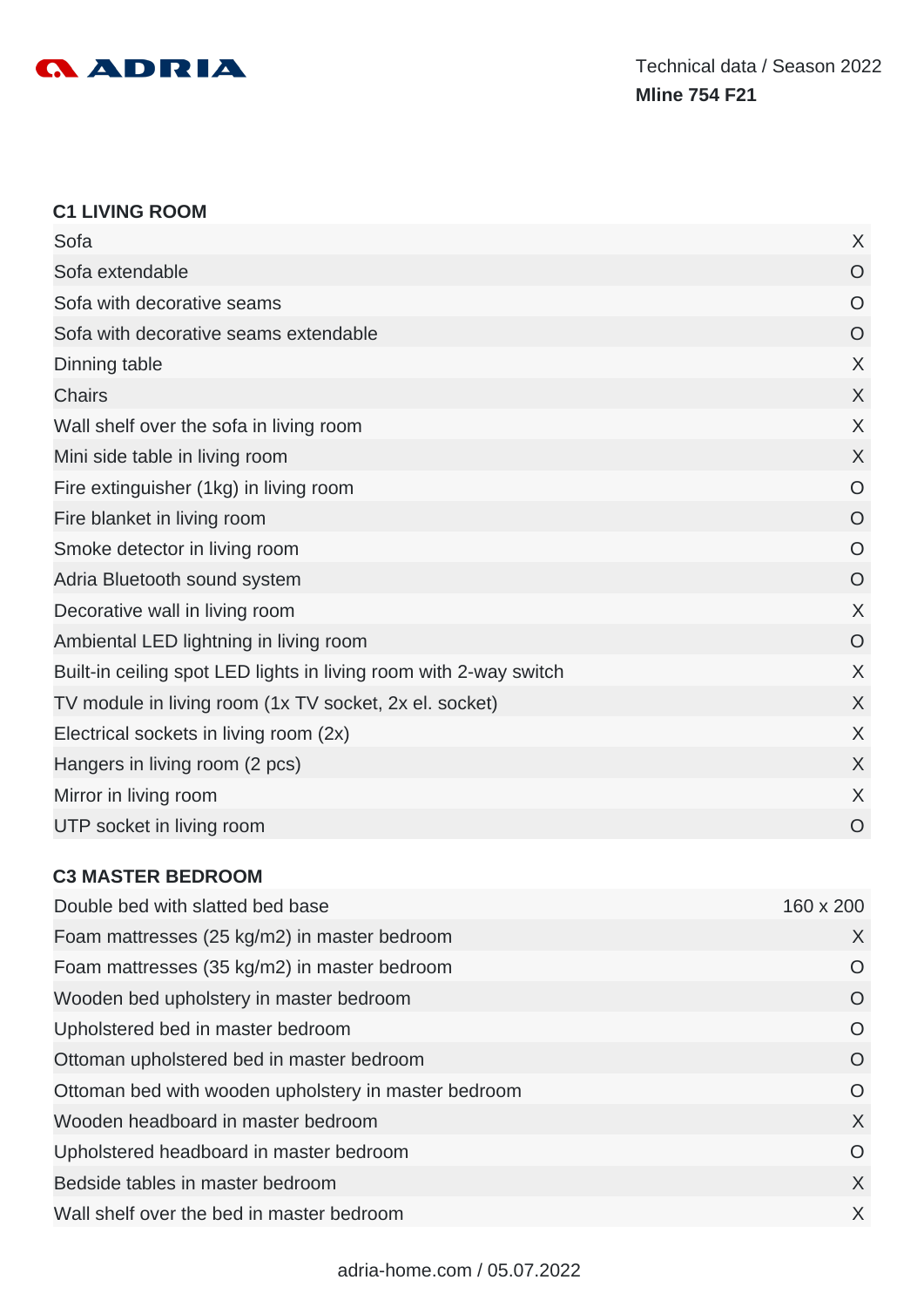

| Decorative wall panel above shelve in master bedroom                 | O        |
|----------------------------------------------------------------------|----------|
| Cupboards over the bed in master bedroom                             | O        |
| Wardrobe in master bedroom                                           | X        |
| Hangers in master bedroom (2 pcs)                                    | X        |
| Mirror in master bedroom                                             | X        |
| Safe in master bedroom                                               | $\Omega$ |
| TV module in master bedroom (1x TV socket, 2x socket)                | O        |
| USB charging modules in master bedroom $(2 \times C, 2 \times B)$    | O        |
| UTP socket in master bedroom                                         | O        |
| Electrical sockets in master bedroom (2x)                            | X        |
| Reading LED lights in master bedroom                                 | X        |
| Built-in ceiling spot LED lights in master bedroom with 2-way switch | X        |
| Ambiental LED lightning under the shelf in master bedroom            | O        |

# **C4 CHILDREN BEDROOM**

| Single beds with slatted bed base                             | 80 x 200       |
|---------------------------------------------------------------|----------------|
| Loft bed in children's bedroom                                | O              |
| Foam mattresses PN25 in children's bedroom                    | X              |
| Foam mattresses HR35 in children's bedroom                    | $\overline{O}$ |
| Wooden bed upholstery in children's bedroom                   | $\circ$        |
| Upholstered bed in children's bedroom                         | $\circ$        |
| Underbed in children's room                                   | $\overline{O}$ |
| Wooden headboard in children's bedroom                        | $\sf X$        |
| Upholstered headboard in children's bedroom                   | $\overline{O}$ |
| Wooden wall panel alongside bed in children's bedroom         | $\overline{O}$ |
| Upholstered wall panel alongside bed in children's bedroom    | $\overline{O}$ |
| Bedside tables in children's bedroom                          | X              |
| Wall shelf over the bed in children's bedroom                 | X              |
| Decorative wall panel above shelve in children's bedroom      | $\overline{O}$ |
| Cupboards over the bed in children's bedroom                  | $\circ$        |
| Wardrobe in children's bedroom                                | X              |
| Hangers in children's bedroom (2 pcs)                         | $\circ$        |
| Mirror in children's bedroom                                  | $\overline{O}$ |
| Ambiental LED lightning under the shelf in children's bedroom | O              |
| Reading LED lights in children's bedroom                      | X              |
|                                                               |                |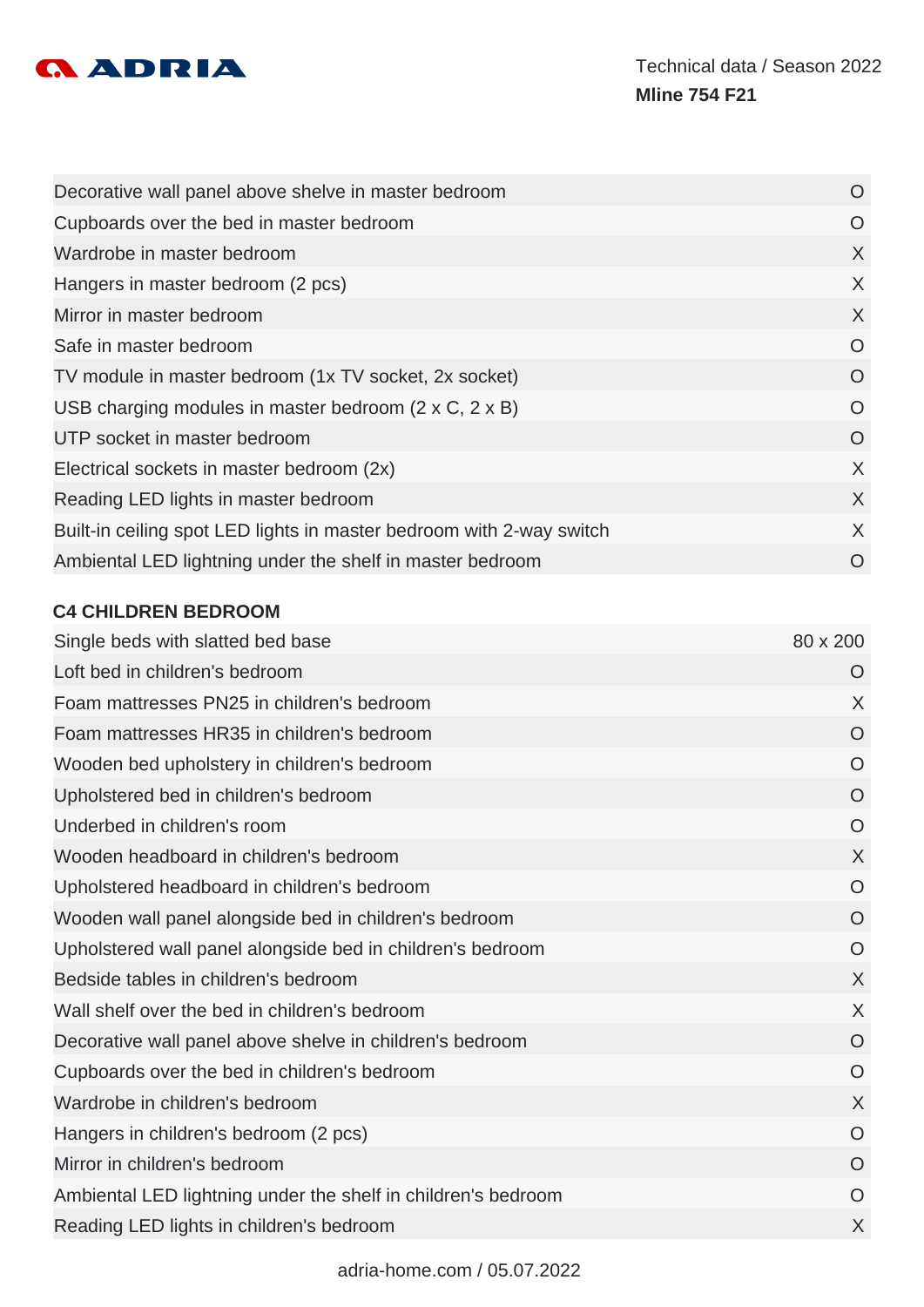

| Electrical sockets in children's bedroom (2 pcs)                  |  |
|-------------------------------------------------------------------|--|
| USB charging module in children's bedroom (1x C, 1x B)            |  |
| Built-in ceiling spot LED lights in children's bedroom with 1-way |  |
| switch                                                            |  |

# **D1 WATER AND GAS**

| External connector to water facilities with pressure regulator     | X        |
|--------------------------------------------------------------------|----------|
| Additional connection to central wastewater system for toilet tank | $\Omega$ |
| PVC water pipes Speedfit®                                          | X        |
| Central waste water outlet                                         | O        |
| Water filter in technical box                                      | O        |
| External access to water heater                                    | X        |
| Gas water heater Vaillant 11I natural push                         | X        |
| Gas connectionin in box: Propan/Butan 30 mBar                      | X        |
| External gas connection: Methan                                    | O        |
| Electrical water heater 80I                                        | O        |
| Electrical water heater 1001                                       | $\Omega$ |
| Electrical water heater 50                                         | O        |
| External gas connection: Propan/Butan 30 mbar                      | $\Omega$ |
| External gas connection: Propan/Butan 50 mbar                      | O        |
|                                                                    |          |

# **D2 ELECTRICITY**

| White flush mounted installations, sockets and switches |  |
|---------------------------------------------------------|--|
| External connection 32A, 250V, 2P+E                     |  |
| External connection 32A, 400V, 3P+N+E                   |  |
| Key lock                                                |  |

| <b>E1 EXTERIOR EQUIPMENT</b>                           |          |
|--------------------------------------------------------|----------|
| Awning LED light                                       | $\chi$   |
| External socket - matching colour of windows and doors | $\chi$   |
| External socket under chassis                          | $\Omega$ |
| Terrace                                                | $\cap$   |
|                                                        |          |

| <b>D3 MULTIMEDIA</b>                |  |
|-------------------------------------|--|
| TV holder                           |  |
| TV holder with double fold function |  |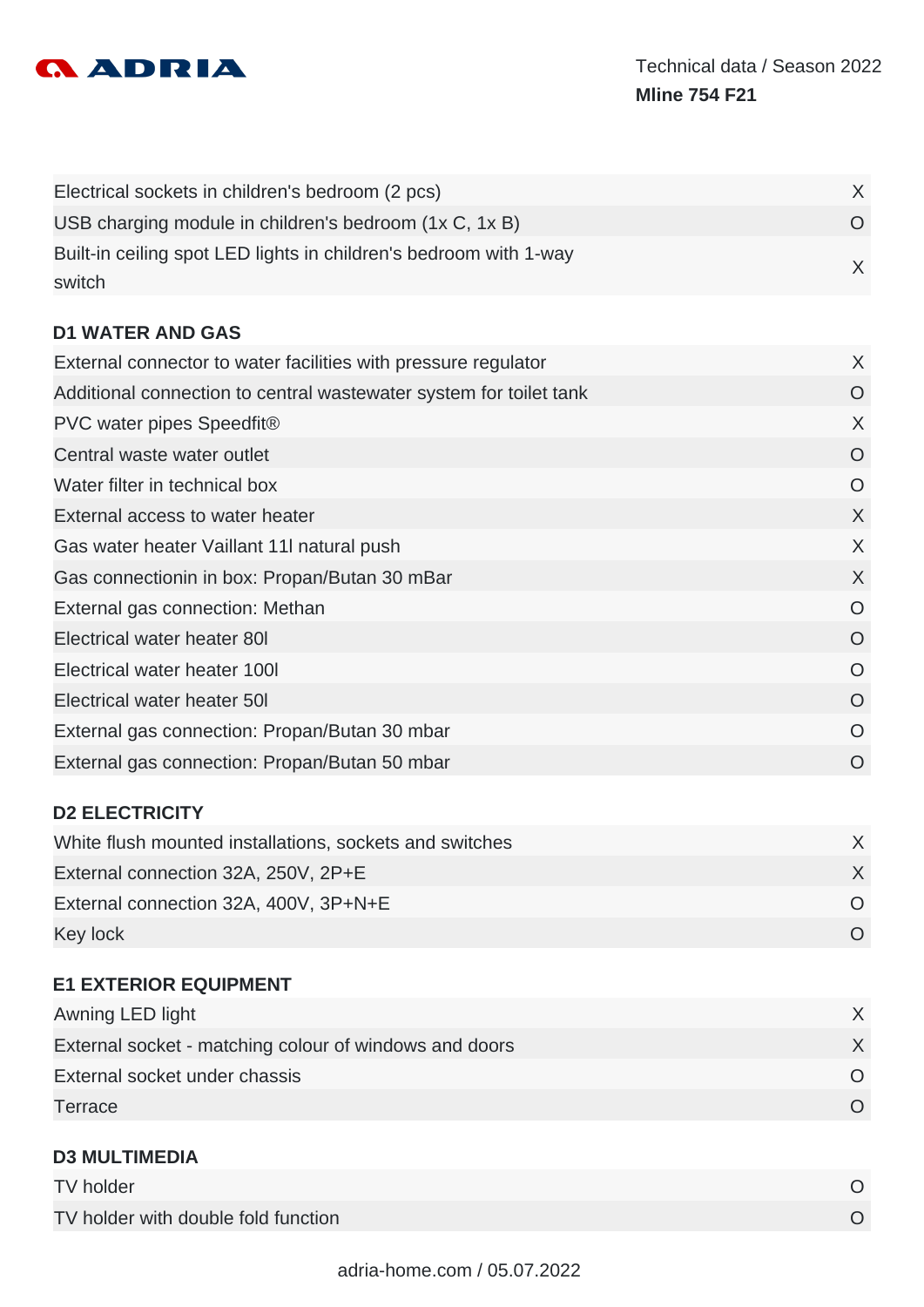

| LED TV 32 inch            |  |
|---------------------------|--|
| <b>E1 OPTION PACKAGES</b> |  |
| Premium package Mline     |  |